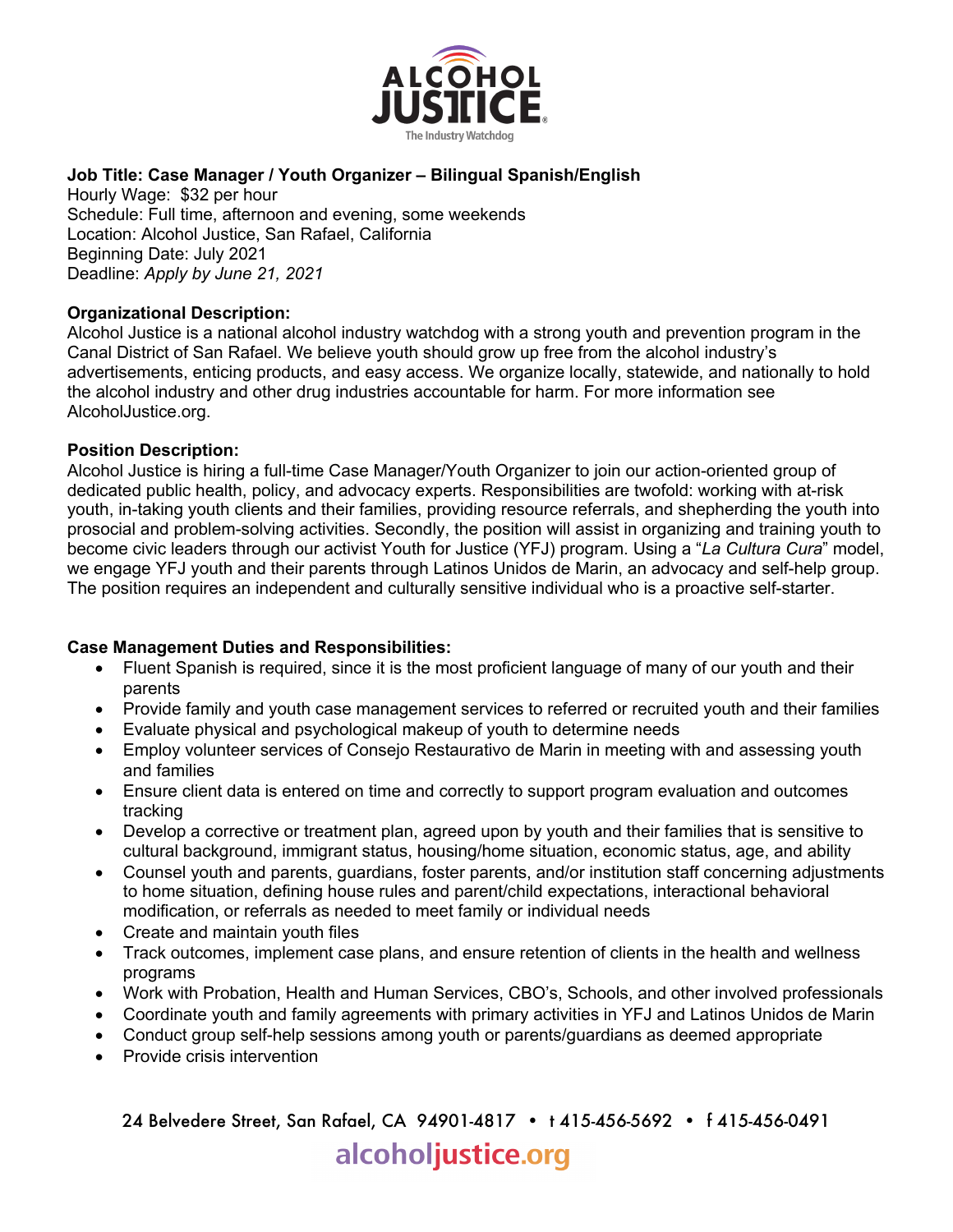

- Communicate effectively, collaborate with coworkers and management, and maintain professionalism and grace under pressure
- Develop and participate in agency safety initiatives and proactively report safety issues to management immediately
- Maintain productivity requirements and deadlines
- Provide transportation to appointments for youth and families when needed
- Provide other support on assignments as needed by Alcohol Justice, especially to participate in local convenings and organizing activities

## **Youth Organizing Responsibilities**

- Assist the lead community organizer in staffing YFJ meetings, including games, art work, trainings, and implementation of *La Cultura Cura* model of trauma-informed, culturally sensitive care
- Assist in weekly YFJ art program
- Assist in various organizing and advocacy activities, for example, where youth take action to challenge retailers to follow best practices in alcohol sales; and in advocating for policy change at the city or county

## **Qualifications:**

- Bachelor's degree required; Master's degree in Social Work, Public Health, Counseling, Psychology or related preferred
- Bilingual Spanish and demonstrated cultural competency with Latino community
- Social work licensing is not required
- Strong ability to build partnerships with parents or guardians
- Must show competency in technology: tracking and reporting cases, spreadsheets, Zoom meetings, social networking, Word, PowerPoint, and other applications
- Two plus years of experience working with low-income community in the areas of health education prevention, behavioral health support, youth organizing, or health advocacy
- Knowledge of, or ability to learn, *La Cultura Cura* model, Motivational Interviewing, Cognitive Behavior Therapy, Trauma-focused CBT and Transformational Care Planning, and Trauma Informed Care
- Knowledge of, or ability to learn, Medi-Cal documentation and Mental Health assessment
- Experience as a teacher, social worker, counselor, youth professional, or intern working with youth; in particular youth coping with trauma such as overcoming homelessness and teen parents
- Ability to manage stress of multi-tasking and leading and counseling youth
- Strong and exceptional written and oral communication skills, including the demonstrated ability to research, assimilate, and analyze information, compose engaging messages, and present data in a clear and inspiring manner
- Experience and cultural competency with high-risk groups and providing services to underserved populations
- Ability to work with diverse cultures and leadership
- Ability to work and thrive both independently and in a team environment
- Willing to work afternoons, evenings, and some weekends
- Warmth and ability to connect with youth are essential
- Willingness to embrace and address each day's challenges be they a sick child, a discouraged youth, a troublesome computer, or a dead car battery; consistently showing up with competence and

24 Belvedere Street, San Rafael, CA 94901-4817 • t 415-456-5692 • f 415-456-0491

# alcoholjustice.org